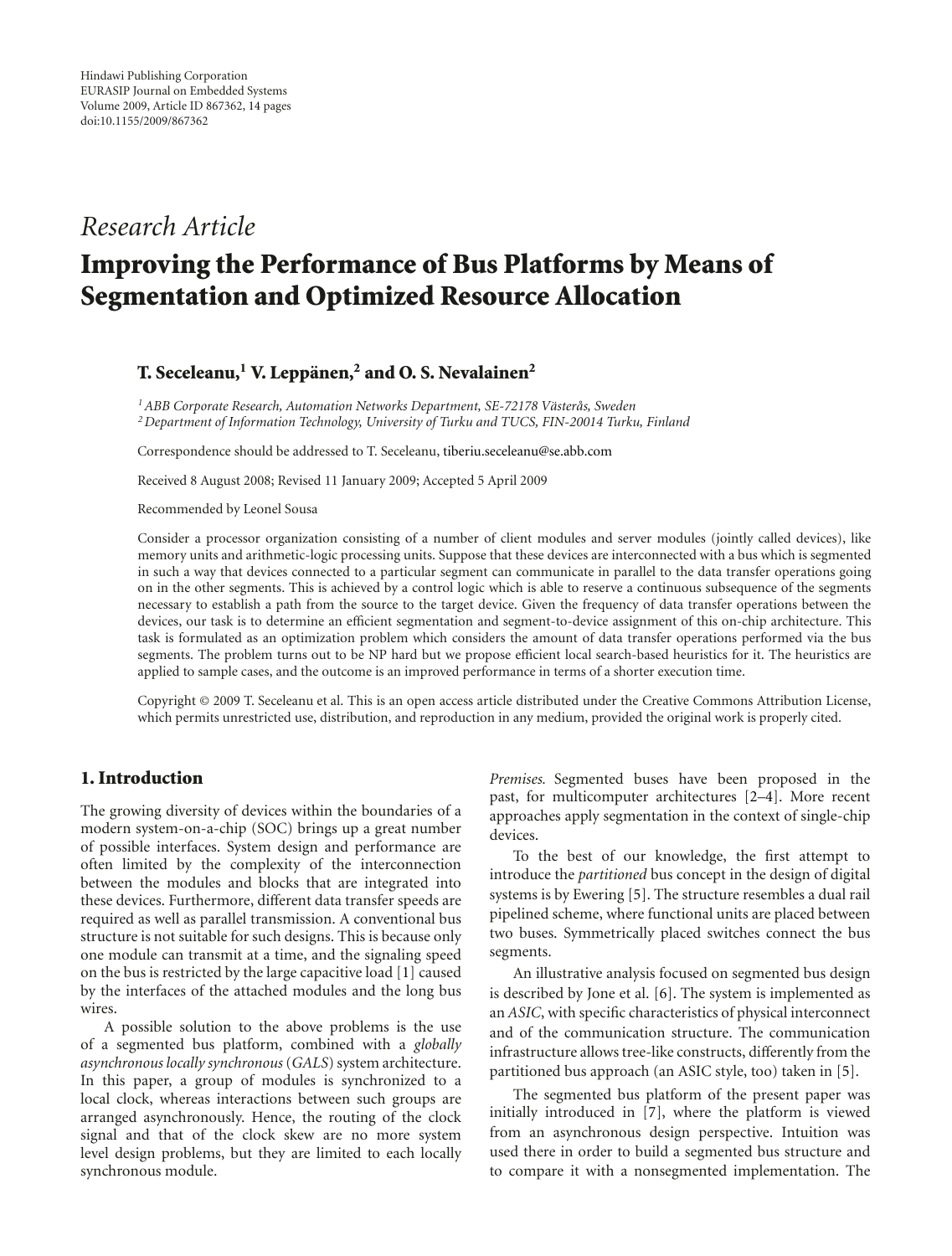synchronous platform is described in [8]; arbitration policies are addressed in [9, 10].

We consider here the resource allocation procedure for applications running on the segmented bus platform (SB) described in [8]. By a reasonable organization of the hardware components and of the bus segments, one can increase the degree of parallelism of data transfers and in this way possibly improve the overall system performance, expressed as the time required to perform the tasks specified at the application level (evaluated in the number of clock "ticks"). On the other hand, each extra segment means a new switch for allowing the connectivity of the respective segment to the rest of the platform. A balance between parallelism and complexity of the system is therefore to be found. The success of an SB implementation depends on the profile of the accesses between the hardware units, on the organization of the segments, and on the assignment of the units to the segments.

The idea in the present paper is to organize the component devices and the segments in such a way that the number of parallel data transfers is maximized. We maximize the possibilities for parallel transfers by minimizing the amount of requests using any single bus segment (since such traffic necessarily is sequential). We evaluate and try to minimize the communication costs of data transfers to obtain an optimal device-to-segment allocation, in terms of performance. The cost is supposed to be linearly dependent on the amount of data transferred locally (within a segment) and globally (intersegment communication). The objective here is to keep the inter-segment data transfers of each segment low. Our approach assumes that the application flow has been analyzed, and the communication patterns have been extracted. This is followed by binding functionality to devices, such that a device-to-device communication matrix can be built. We may start then considering how the performance is affected by the bus segmentation and resource allocation. We express the device-to-segment allocation problem as a min-max optimization problem and show its NP hardness. To find reasonable (although suboptimal) solutions, we propose a generic local search algorithm which performs a set of exchange operations on the current candidate solution in order to proceed toward better solutions. In practical tests, we work with synthetic data to be able to characterize the platform without binding it to a specific (set of) application(s). It turns out that applications with a biased (that is, a noneven) traffic will have a better performance on an SB platform. The algorithms developed here are implemented in the *SBTool* application, returning the optimal allocation parameters, based on the communication matrix input.

*Paper Overview.* The rest of paper is organized as follows. We continue in Section 2 by exploring existing approaches to segmented bus architectures. In Section 3 we make a short description of the segmented bus concept and the operation modes on such a platform. The problem of segmenting the bus is described in Section 4. Section 5 discusses the

time complexity of the problem and introduces a device-tosegment allocation algorithm using local search operations. The behaviour of proposed algorithms is evaluated with theoretical traffic loads by means of two examples of the deviceto-segment allocation, in Section 6.1. Two another examples are further analyzed, from implementation perspectives, in Sections 6.2 and 6.3. The paper is concluded in Section 7.

## **2. Related Work**

The on-chip multiprocessor domain has recently ceased to exist only in theory, or at the level of microcomputer architectures. The most popular concept for such systems is today the *network-on-chip* (NOC) *paradigm* [11]; see Jantsch and Tenhunen [12] for a discussion on the benefits and challenges of NOC systems.

The SB and the NOC approaches share several advantages, such as modularity, reusability, predictability, and adaptability as well as a set of disadvantages, such as an increased configuration process, loss of optimality, and communication latency. Still, due to the reduced complexity of the SB platform, compared to an NOC system, and to its linear, compared to the two-dimensional structural aspect, the former is closer to the traditional bus-based design experience.

The main differences between the two architectures reside in the centralized versus the distributed arbitration and routing policies. As data-traffic congestions are expected in both architectures, the SB solutions come in the shape of carefully designed *arbitration policies*, while NOCs benefit mostly from two packet traffic coordination schemes (*guaranteed throughput* (GT)—bounded latency at data stream levels, and *best-effort* (BE)—no given guarantee on the arrival time). However, in the context of computer networks, Rexford and Shin [13] report that combining GT and BE traffic is a fundamentally hard issue. Avasare et al. [14] address routing policies for NOCs with centralized control, in order to improve BE traffic characteristics. Such solutions bring NOC closer to the communication management of the segmented buses.

Moreover, at present day design complexity, NOCs do not always provide the huge predicted impact on the design process. With the exception detailed by Delorme and Houzet [15], even for relatively complex applications such as Motion-JPEG decoder [14] or MPEG-2 encoder [16], the number of processing nodes (routers plus the attached processing devices) is quite low (4 and 2, resp.), while the "element interconnect bus"—a bus architecture which, as our SB, allows parallel transmissions—has successfully been employed by Pham et al. in the implementation of a complex "cell processor" [17].

Jone et al. [6] consider the mathematical principles necessary for a sound bus partitioning and aspects of an ASIC-style implementation. The target technology is decisive in building the architecture, and cost functions, as direct connections between communicating devices are possible. The power consumption of the segmented bus is lowered by minimizing the switch capacitance (i.e., effective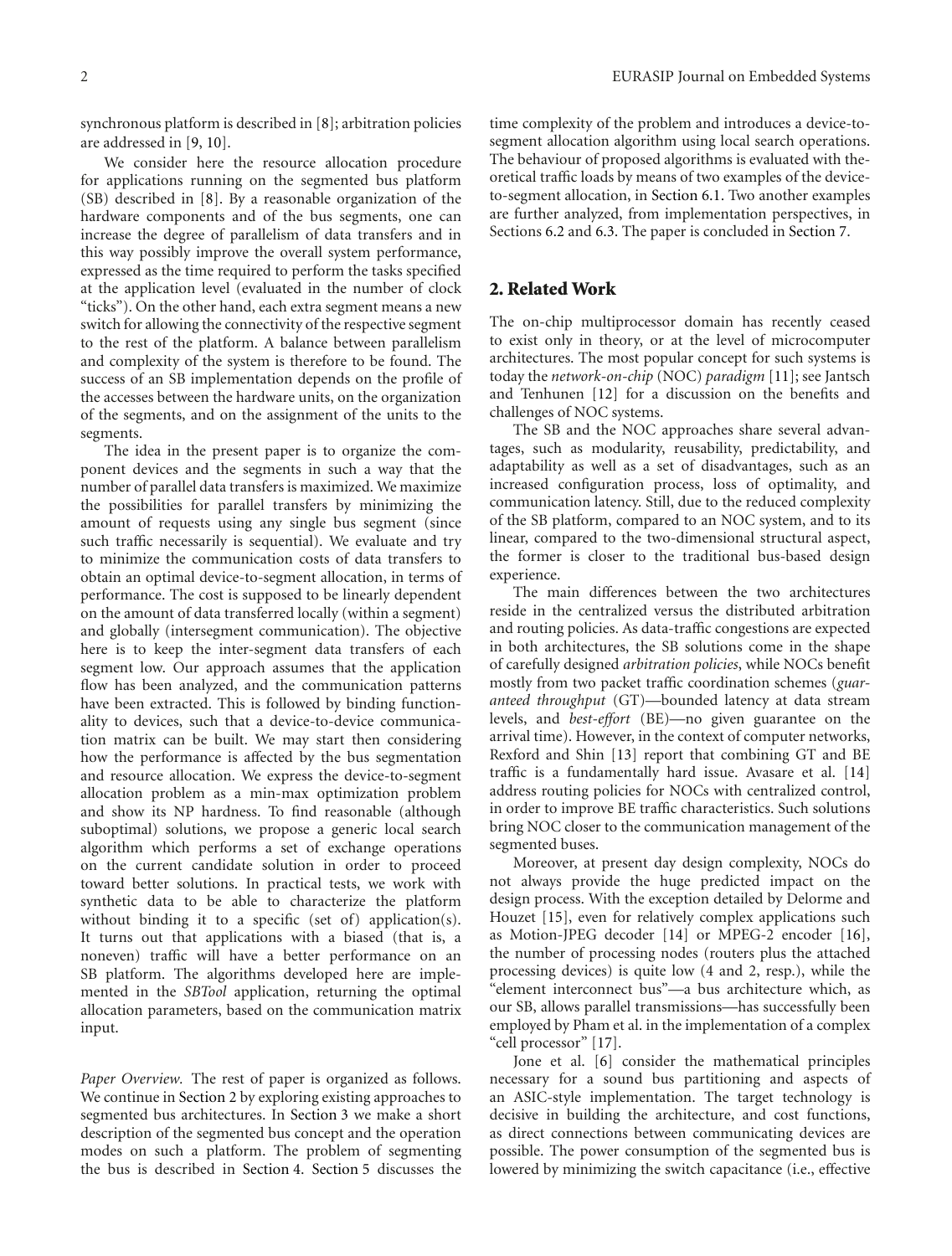capacitance) on each bus line. This is the sum of the products of load capacitance and switching frequency. The method produces an optimal segment tree by using a multiterminal network flow formulation of the problem.

Wang et al. [18] study the memory usage and device allocation on segmented buses. Their partitioning schemes emerge from employing a Data Transfer and Storage Exploration methodology, for system level memory management. Hence, the segmentation/partitioning issues are not the focus of their study.

Srinivasan et al. in [19] give a method for minimizing the power consumption of their segmented bus platform. They (as also we) have different operating frequencies at each bus segment. The cited study, however, does not offer a clear description of the practical implementation issues, and of the architectural features of the platform.

Lahiri et al. [20] discuss impact of communication protocols on the optimal segmentation problem. Their segmented bus architecture is *memoryless*. The approach introduces a simulation-based trace extraction, which is used to indicate the communication patterns in processing.

*Current Study Approach.* In comparison to the above research efforts, our problem setting is different in several aspects. Some of them are depicted here as follows.

- (i) The selection of FPGAs (versus ASIC [5, 6, 21], etc.) as the implementation technology imposes specific constraints related to the placement of devices on the platform. Strict localization of the clock domains is extremely important in FPGA implementations, due to the restrictions on routing global signals (such as clocks). Therefore, we use the "LogicLocks" feature of Altera design tools [22] in order to group together devices operating in the same clock domain. A treelike structure would imply the adjacency of at least three of such regions, around a single border unit. Given the geometry of the regions and the restrictions on placement, this is most often hard (or even impossible) to implement. Hence, we restrict ourselves only on the linear organization of bus segments (extensible to a circular arrangement)—thus, we do not allow a tree-like segment organization.
- (ii) Our objective is to maximize the parallelization and, at the same time, to minimize the frequency of intersegment transactions, as opposed to minimizing the overall usage of power consumed by the bus segments, in [6, 21].
- (iii) We do not fix (by a relaxation of the problem) the device topology but allow a free search for the order of the devices.

More generally, we recognize that the bus segmentation problem is clearly a combinatorial optimization problem. While in such problems methods like local search, simulated annealing, and genetic algorithms are typically the best ones, we omit the latter, since simulated annealing and local search methods are very natural options to apply for this particular problem.

The approach taken in [19] provides a range of frequencies that are coded into the details of the genetic algorithms developed to solve the allocation problem. In contrast, we take a more liberal view and do not restrict our models to a given range of frequencies. These will result in the process of selection for the functional modules (IPs) and must be selected to suit the application(s) at hand, being thus a later step in the design methodology.

Compared to [20], we consider a model where communication instances are not correlated, allowing for consideration of multiple application contexts.

#### **3. Segmented Bus Architecture**

A segmented bus is a bus which is partitioned into two or more segments. Each segment acts as a normal bus for the associated modules and operates in parallel with other segments. Neighboring segments can be dynamically linked to each other in order to establish a connection between modules located in different segments. In this case, all dynamically connected segments act as a single bus. The first step in the design is to organize a communication scheme that allows the components of a system to efficiently transfer data over the shared bus.

A bus-based system consists of three kinds of components (subsystems): *masters*, *slaves*, and *arbiters*. A *master* is a device that requests services from other devices, the *slaves*. Only one master at a time may transfer data on the bus, thus there is need for *arbitration*. In a conventional singlebus approach, a master-slave connection reserves the whole bus, regardless of the relative placement of these devices. The SB approach allows a connection to reserve only a small portion of the bus, while other devices may use the remaining segments.

The SB platform is thought as having a single central arbitration (CA) unit and local segment arbitration (SA) units. The SA decides which master within the segment will get access to the bus in the following transfer burst. If a specific master requires an inter-segment connection, the request is forwarded to the CA, which performs the same operation at the bus level, deciding which segments need to be dynamically connected to establish a link between the granted master and the target slave. Hence, the interface components between adjacent segments, the *segment bridges* (or border units), are controlled (opened and closed) by the CA; see Figure 1 for a high level diagram of the SB system.

*Operations on a Segmented Bus.* From a local arbitration standpoint, the operation on a specific segment may proceed in three modes. These depend on the location of the granted master and the target slave, taking a local arbitration unit as a reference point. Thus, we have (i) a *local master-local slave* situation, which means that the master and the slave are both situated in the same segment with the SA, (ii) a *local masterexternal slave* situation: only the granted master resides in the same segment as the SA, and (iii) an *external masterlocal/external slave* situation: only the target slave possibly resides in the same segment as the SA.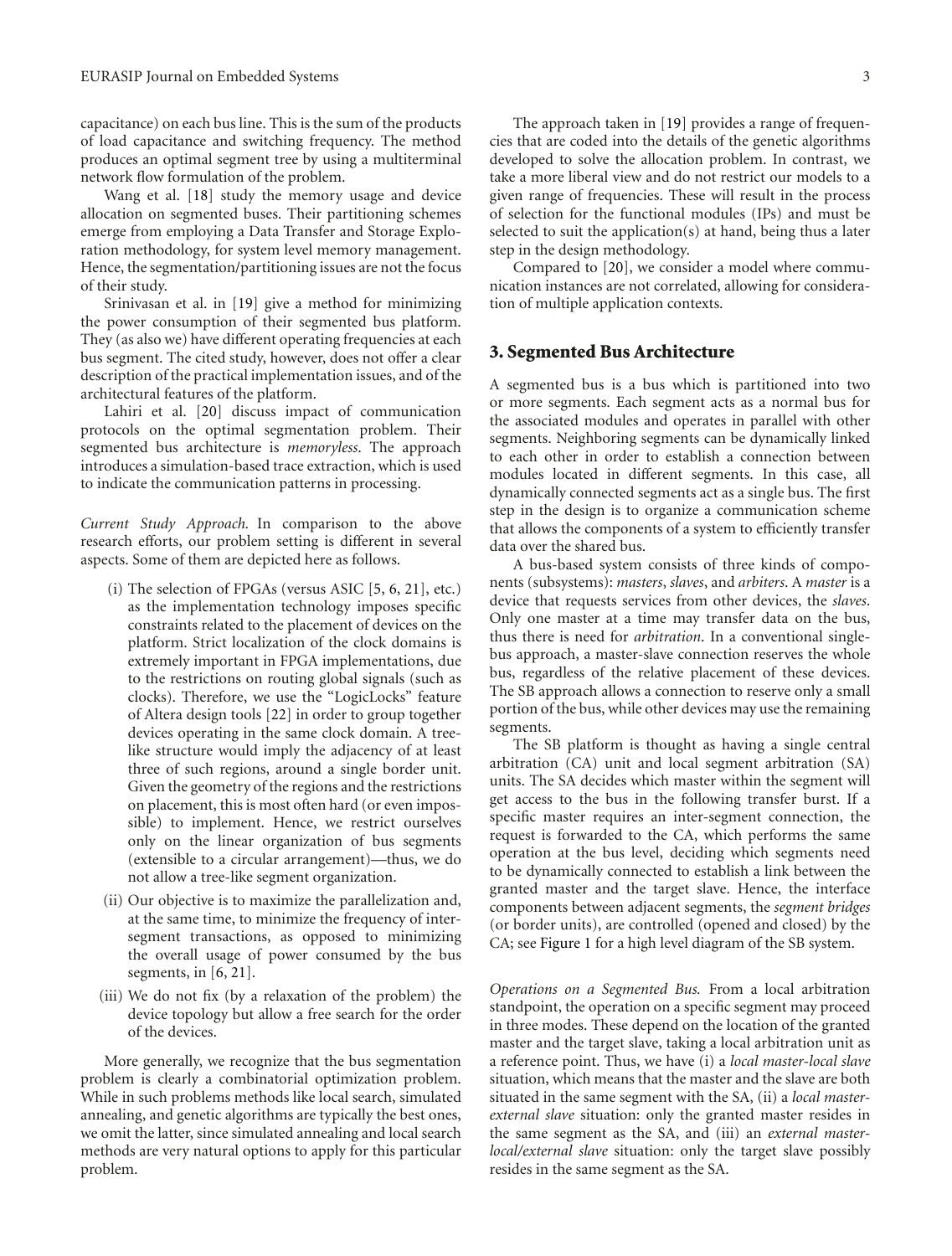

Figure 1: The SB architecture.

In all the situations, the master connects to the slave after a four-phase signaling protocol between the master, and the corresponding SA has been executed. The latter also monitors the communication, by counting the number of data words being transferred from the master, in the cases (i) and (ii) above.

In the case (ii), the master signals the request for another segment by correspondingly selecting the slave address. First lines of this address, which encode the target segment number, are also read by the SA which forwards the request to the CA, in order to obtain passage to the slave. While the master is waiting for the response from the CA, another master may obtain the bus control for an intra-segment local operation. Whenever the acknowledgment from the CA arrives, and the possible local operation has been completed, the SA passes the bus control to the requesting master which then accesses the remote target slave through a number of dynamically connected bus segments.

Notice that all the components in the SB implementation are mutually asynchronous devices. Therefore, communication between them follows rules posed by the applied handshake protocols that must consider also the necessary synchronization elements. A more detailed block description of segment components and signals is given in Figure 2, while the protocol and functional descriptions can be found elsewhere [8].

The performance speedup of SB platform is based on the overlaps between local activities in different segments and between inter-segments transfers and local activities. Arbitration processing is not an issue from a time perspective, unless the SA or the CA were idling prior to a decision; otherwise, arbitration procedures also overlap with transaction activities.

## **4. Problem Statement**

Consider a specific case of a bus with  $n<sub>s</sub> = 3$  segments and  $n = 8$  devices, as in Figure 3. For example, a data transfer between  $D_4$  and  $D_6$  reserves the segment 2 only. On the other hand, a transfer between  $D_2$  and  $D_8$  reserves all the three

TABLE 1: An example of communication matrix *C*. The amount  $c_{i,j}$ of data transfers per time unit from source *i* to target *j*.

| $i \setminus j$ | 1            | 2              | 3            | 4            | 5  | 6            |    | 8            |
|-----------------|--------------|----------------|--------------|--------------|----|--------------|----|--------------|
| 1               | $\mathbf{0}$ | 50             | 5            | 2            | 70 | 3            | 0  | $\mathbf{0}$ |
| 2               | 60           | $\overline{0}$ | 8            | 5            | 90 |              | 1  | 2            |
| 3               | 4            | 6              | $\mathbf{0}$ | 40           | 5  | 60           | 5  | 7            |
| 4               | 6            | 3              | 50           | $\mathbf{0}$ | 2  | 60           | 4  | 3            |
| 5               | 50           | 80             | 6            | 6            | 0  | 4            | 0  | 1            |
| 6               | 2            | 4              | 40           | 50           | 4  | $\mathbf{0}$ | 5  | 3            |
| 7               | $\theta$     |                | 5            | 4            | 0  | 6            | 0  | 90           |
| 8               |              | $\theta$       | 8            | 5            |    | 4            | 80 | $\mathbf{0}$ |

segments. The traffic between devices is defined by a deviceto-device communication matrix *C* ( $c_{i,j}$ ; 1  $\leq i, j \leq n$ ) giving the amount of data transfer requests per time unit between each device pair (*i*, *j*); see Table 1. Denote the total traffic with  $C_{\text{sum}} = \sum_{i,j} c_{i,j}$ .

For each segment  $k$  ( $k = 1, 2, ..., n_s$ ) we can calculate the total amount of data transfers over that segment as the sum of transfers which have

- (1) source and target device in segment  $k$  ( $t_{k,1}$ ),
- (2) source in segment *k*, target elsewhere  $(t_{k,2})$ ,
- (3) target in segment *k*, source elsewhere  $(t_{k,3})$ , or
- (4) source in segment *i* and target in *j*, where  $i < k < j$  or  $i > k > j$  ( $t_{k,4}$ ).

Here  $t_{k,i}$  denotes the amount of data transfers per time unit in case  $j = 1, \ldots, 4$ . Figure 4 shows the different cases of data transfers for the 2nd segment in case of 3 segments. In the figure, the numbers 1 to 4 refer to the indices  $j$  of  $t_{k,j}$ .

Let  $T_k$  ( $k = 1, 2, ..., n_s$ ) denote a sum of transfers for segment *k* as defined above:

$$
T_k = \sum_{j=1}^{4} t_{k,j}.
$$
 (1)

Suppose further that there are *n* devices,  $D_1, \ldots, D_n$ , and let  $A_i$  be the segment number  $(1 \leq A_i \leq n_s)$  to which device *i* is allocated. Thus, in Figure 3 we have the device-segment allocation  $\overline{A} = (A_1, \ldots, A_8) = (1, 1, 2, 2, 1, 2, 3, 3).$ 

We define the segment *k* related traffic load (or simply cost)  $T_k(\overline{A})$  for an allocation  $\overline{A}$  in terms of access frequencies  $c_{i,j}$   $(1 \leq i, j \leq n)$  as

$$
t_{k,1}(\overline{A}) = \sum_{A_i = A_j = k} c_{i,j},
$$
  

$$
t_{k,2}(\overline{A}) = \sum_{A_i = k, A_j \neq k} c_{i,j},
$$
  

$$
t_{k,3}(\overline{A}) = \sum_{A_i \neq k, A_j = k} c_{i,j},
$$
  

$$
t_{k,4}(\overline{A}) = \sum_{A_i \neq k, A_j = k} c_{i,j}.
$$
  
(2)

*Ai<k<Aj* or*Ai>k>Aj*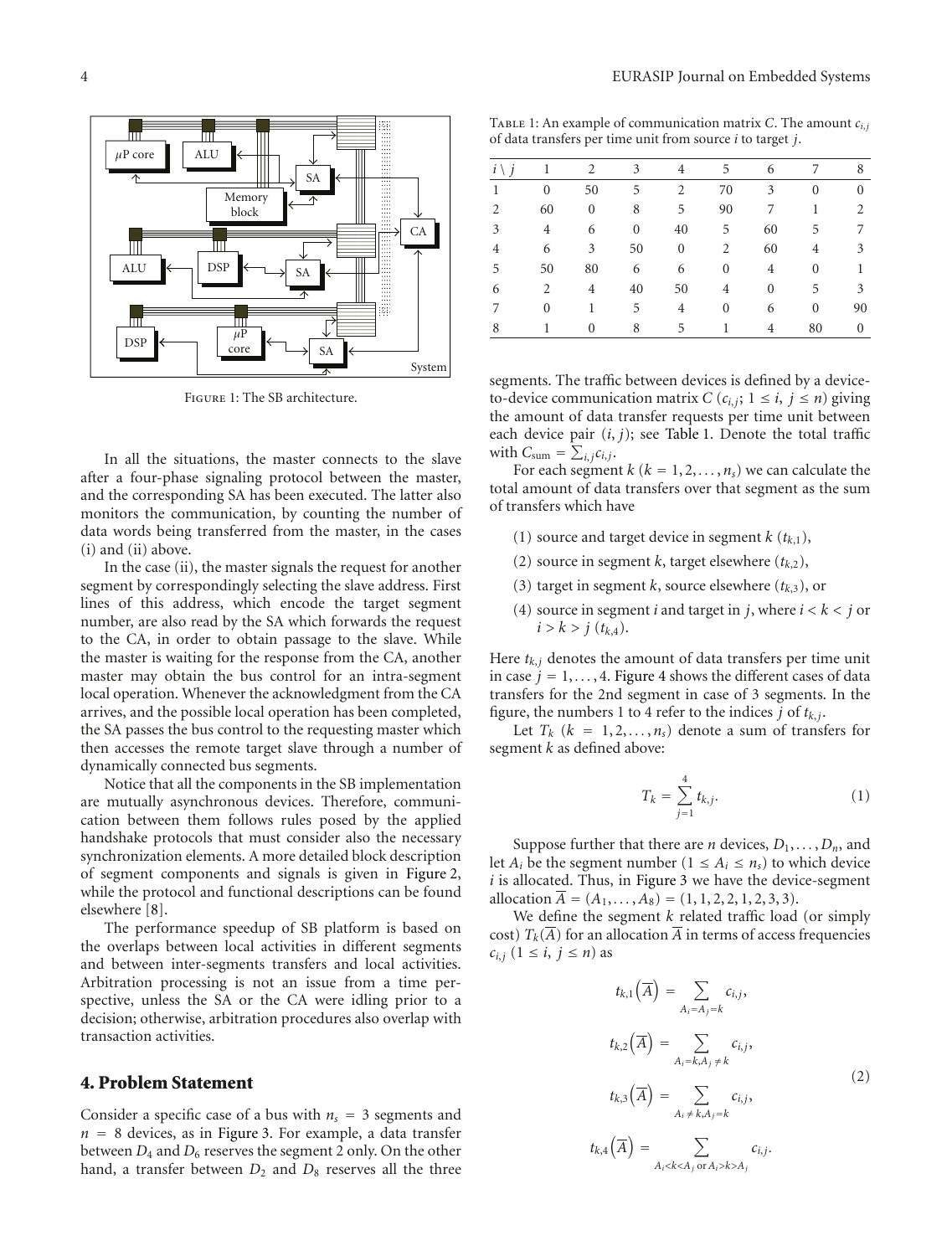

FIGURE 2: The segment control elements.



Figure 3: A segmented bus with 8 devices divided into 3 segments.



FIGURE 4: Data transfers reserving the segment  $k = 2$ .

*Problem 1* (multisegmented bus device allocation problem (MSDA)). Suppose that the frequencies of device-to-device communications are given by a matrix *C*. Denote by  $T_k(\overline{A})$ , as calculated by (1) and (2), the sum of data transfers for segment *k* with the device-to-segment allocation  $\overline{A}$  =  $(A_1, A_2, \ldots, A_n)$ . The cost of allocation  $\overline{A}$  is

$$
T(\overline{A}) = \max_{1 \le k \le n_s} T_k(\overline{A}). \tag{3}
$$

In MSDA problem we want to find, for a fixed number of segments  $n_s$ , a segment allocation  $\overline{A}^*$  for which the largest sum of data transfer operations of any segment (i.e., the cost) is minimal:

$$
T^*\left(\overline{A}^*\right) = \min_{\overline{A}} T\left(\overline{A}\right). \tag{4}
$$

The allocation in Figure 3, for the example in Table 1, is a solution for (4) giving  $T^*(\overline{A}^*) = 489$ .

*Segment Traffic Load.* Previously, we expressed the traffic load in terms of interdevice communications. This made the formulae dependent on the allocation of devices to segments. We get a simple form of the traffic load of each segment, if we suppose that the device-to-segment allocation is given by the vector  $\overline{A}$ . We can then calculate, from  $\overline{A}$  and the deviceto-device communication matrix *C*, a segment traffic load matrix *Q* consisting of elements  $q_{ij}$  (1  $\leq i, j \leq n_s$ ):

$$
q_{ij} = \sum_{A_k = i, A_l = j, 1 \le k, l \le n} c_{k,l}.\tag{5}
$$

This gives the traffic load of the segment *k* as

$$
T_k = \sum_{i=1}^k \sum_{j=k}^{n_s} q_{ij} + \sum_{i=k}^{n_s} \sum_{j=1}^k q_{ij} - q_{kk}
$$
  
= 
$$
\left(\sum_{i=1}^k \sum_{j=k}^{n_s} q_{ij} + q_{ji}\right) - q_{kk}.
$$
 (6)

The term  $q_{kk}$  is subtracted in the above formula to cancel its double existence in the sum expression.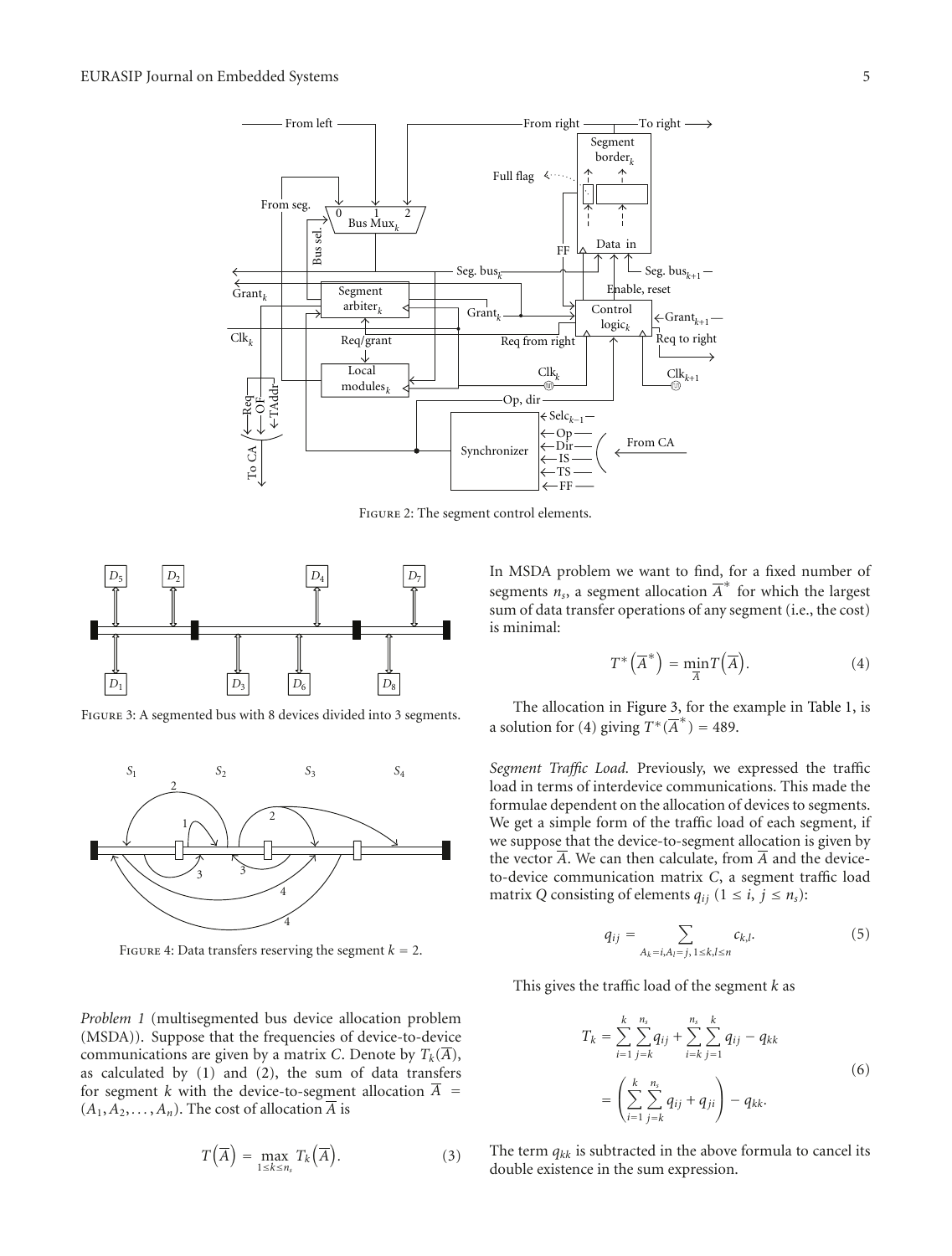*Example 1.* In order to understand the effect of segmentation to the traffic load, we make temporarily the simplifying assumption  $q_{ij} = v$  (constant) for all *i*, *j*. This means that all segment pairs communicate with the same frequency (consider an extreme case where each segment consists of only one device and all device pairs communicate uniformly). This case helps us to observe how much the segmentation as such can improve (or worsen) the situation. We then have

$$
T_k = \sum_{i=1}^k \sum_{j=k}^{n_s} 2\nu - \nu
$$
  
=  $2\nu(k(n_s - k + 1)) - \nu$   
=  $\nu(2kn_s - 2k^2 + 2k - 1)$ . (7)

Because traffic between two segments  $S_i$  and  $S_j$  (assume  $i < j$ ) has to pass the segments between these two (*Si*+1, *...* , *Sj*−1), the total traffic load becomes larger in the middlemost segment(s).

It is interesting to note that the traffic load of the middlemost segment (assume *ns* is even) is

$$
T_{n_s/2} \cong 2\nu \left(\frac{n_s}{2}\left(\frac{n_s}{2}\right)\right) - \nu
$$
  
= 
$$
\left(\frac{n_s^2}{2} - 1\right)\nu.
$$
 (8)

This indicates that, for a fixed  $\nu$ , the load of the middlemost segment increases with the square of *ns*. However, when the overall traffic load  $X = \sum_{i,j} q_{ij}$  is constant, then  $v(n_s) = X n_s^{-2}$ , since there are  $n_s^2$  different segment-tosegment routes in the bus (direction and self-routing are considered). In the limit,

$$
\lim_{n_s \to \infty} T_{n_s/2} = \lim_{n_s \to \infty} X n_s^{-2} \left( 2 \left( \frac{n_s}{2} \left( \frac{n_s}{2} + 1 \right) \right) - 1 \right) = \frac{X}{2}.
$$
 (9)

In other words, half of the traffic crosses over the middlemost segment in such an extreme (bad) case. In the same way we observe that

$$
\lim_{n_s \to \infty} T_1 = \lim_{n_s \to \infty} T_{n_s} = 0. \tag{10}
$$

Now consider three cases for  $n_s$ : (a)  $n_s = 1$ , (b)  $n_s = 2$ , and (c)  $n_s = n$ . Assume that all segments have an equal number  $n/n_s$  of devices, and there is a fixed traffic  $c_{i,j} = v$ between all devices. In case (a), the whole traffic of load  $n^2v$ happens in one segment. In case (b), the traffic load within both segments is  $(n/2)(n/2)v$ , and the traffic load crossing the segment border is  $n(n/2)v$ . Thus in case (b) the traffic load of both segments  $((3/4)n^2v)$  is 75% of that in case (a). In case (c) each node has its own segment, and the traffic load of the middlemost segment is  $2(n/2)(n/2)\nu = n^2\nu/2$ . Thus, for even traffic patterns, segmenting the bus can decrease the traffic load by at most 50%, and in case  $k = 2$  by 25%. Notice that for nonuniform traffic patterns the benefits can be much greater.

#### **5. Algorithms for Solving Segmentation**

Next, we propose algorithms for solving the MSDA Problem 1. In Section 5.1, we prove that solving (4) optimally is an NP-hard problem. Thus, we are forced to look on heuristics for the problem. Such solutions are considered in Section 5.2. The algorithms described in the following paragraphs create the basis for the development of *SBTool*, a command line application, designed to solve problems related to allocation and segmentation for the SB platform.

*5.1. NP Completeness.* The proof of the next theorem is based on a reduction from the *Integer Partition problem*, which it is known to be NP complete [23].

*Problem 2* (Integer Partition Problem). Given a set of *n* integers,  $a_1, a_2, \ldots, a_n$ , partition them into two subsets such that the sums of the subsets are equal.

#### **Theorem 1.** *Bus segmentation Problem 1 is NP hard.*

*Sketch of Proof.* Reduction, from a given Integer Partition problem to the bus segmentation problem, is done so that for each integer  $a_i$ ,  $1 \le i \le n$ , we form nodes  $S_i$  and  $T_i$ , define that node  $S_i$  wants to make  $a_i$  requests to  $T_i$ , set the number of bus segments to be two, and  $L_0 = 1/2 \cdot \sum_{i=1}^{n} a_i$ . To be exact, here, one should consider the decision version of the bus segmentation problem. A predefined limit  $L_0$  is given in this problem, and it is asked whether an allocation can be found, such that  $\max_k T_k \leq L_0$ .) Now, suppose that there exists an algorithm solving our Problem 1 optimally. An optimal placement clearly is such that *Si*-*Ti* pairs are located in the same segment, and there is no cross-traffic between the segments. Moreover, the cost of an optimal solution is as close to half of the sum of the total traffic as possible. If there is a solution for Problem 2, then an optimal solution for Problem 1 is such a solution. Thus, an optimal solution straightforwardly gives a solution to the Integer Partition problem, too. Since the reduction can be done in polynomial time, Problem 1 is NP hard.

To determine the NP completeness of the decision version of the MSDA problem, it is sufficient to notice that its decision version belongs to NP.

*5.2. Heuristic Solutions.* Since solving the Problem 1 optimally is NP hard, we look for efficient heuristic solutions. The proposed heuristics start with a random initial deviceto-segments allocation set by:

(i) InitRandomly Random initial order of devices, and randomly set segment borders (code not shown).

*5.2.1. Greedy Local Search Methods.* Algorithm 1 is a basic greedy local search algorithm for solving the Problem 1. Besides the device-to-device communication matrix *C* and the number of segments, *ns*, it receives as its parameters the iteration bound *b*, a method InitFunc to give the initial setting, and a method ModifyFunc to generate a new allocation. New allocations are generated as long as they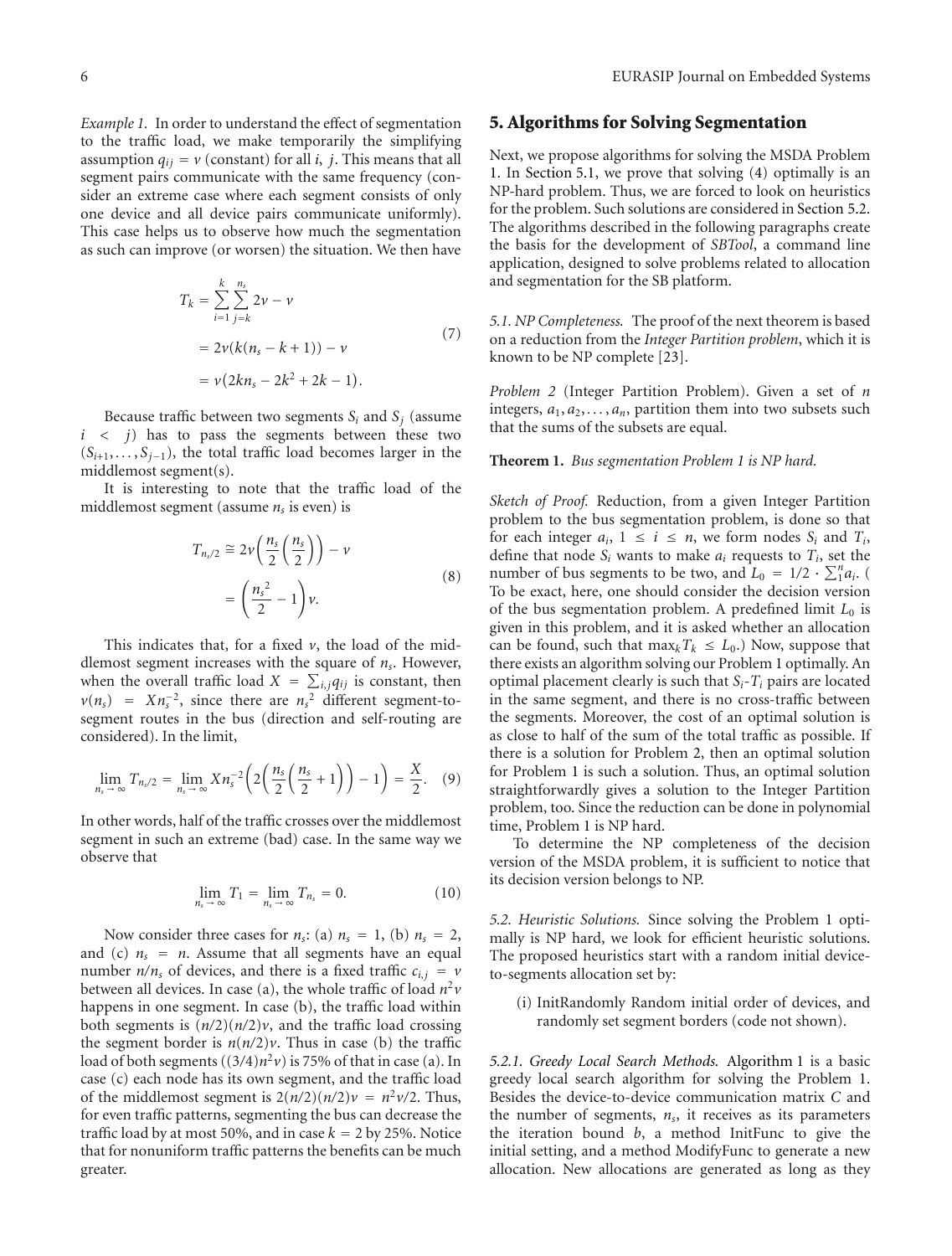```
SB-Greedy-Local-Search (C[1 \cdots n][1 \cdots n], n_s, b,InitFunc, ModifyFunc)
     A :=InitFunc (C, n_s);
     g := Goodness (A, C, n_s);i := 0;while (i < b)A' := \text{ModifyFunc}(A, n_s);g := Goodness (A
,C, ns);
      if (g' < g) A, g, i := A', g', 0;
     else i := i + 1;
   return A;
```
ALGORITHM 1: Greedy local search with iteration bound.

improve the current setting or *b* nonimproving allocations have been generated in sequence. Algorithm 1 returns the final device-to-segments mapping.

Algorithm SB-Local-Exhaustive-Search (Local exhaustive search) is similar to Algorithm 1. The only difference is that it tries all possible allocations that can be generated from the current setting by using ModifyFunc, and the best of those is chosen, if it is better than the original allocation. The current allocation is modified in that way as long as a better allocation is found. A potential problem with SB-Local-Exhaustive-Search is that the number of possible allocations can be too large to be checked. This is the case, when *n* and *ns* are large and/or ModifyFunc includes many elementary operations to derive new allocations. The pseudocode of Algorithm SB-Local-Exhaustive-Search (omitted) is an obvious modification of Algorithm 1.

Algorithms SB-Greedy-Local-Search and SB-Local-Exhaustive-Search calculate the goodness of the current setting by Algorithm 2, which simply implements the objective function  $T_k(\overline{A})$ .

## *5.2.2. Algorithms for Generating the Next Allocation*

*Swapping Devices Randomly.* Algorithm Swap-Randomly picks two devices at random and swaps their places on the bus. Observe that swapping does not change the number of devices allocated for each segment, and thus the goodness of this method highly depends on how well the segment borders have been set initially.

*Moving a Device Randomly to Another Segment.* Algorithm Move-Randomly moves a randomly chosen device to a randomly chosen segment. Observe that a swap consists of two move operations, and thus in principle Move-Randomly could be used in local search methods instead of Swap-Randomly. In practice, there can be situations, where a swap improves the cost whereas no single move operation does not.

*Random Swaps and/or Moves.* Algorithm Swaps-Moves-Randomly performs a sequence of *x* random swap/move operations for a given device-to-segment allocation. The

```
Goodness (A, C[1 \cdots n][1 \cdots n], n_s): Number
     Number L[1 \cdots n_s];
     for (i = 1to n_s) do L[i] := 0;
     for (i = 1 to n) do
         for (j = i \text{ to } n) do
         for (t = min(A[i], A[j]) to max(A[i], A[j])) do
              L[t] := L[t] + C[i, j];Numberres := 0;
for (i = 1 to n) do res := max(L[i], res);return res;
```
ALGORITHM 2: Goodness function.

type of operation (swap or move) is chosen randomly with equal probability in each iteration round. In our experiments, we use Swaps-Moves-Randomly<sub>1</sub>, which performs a single random swap or move.

## **6. Experimental Results**

In Section 6.1 we study the goodness of the proposed heuristic algorithms by measuring how quickly the algorithms will find the global optimum. As the problem space is huge, two rather small sample problems are used, and the exhaustive search method is used to find the global optima for the two problems.

In Sections 6.2 and 6.3 we apply the approach defined in the previous sections to two other examples. The first one is based on a synthetic communication matrix, and the second one analyzes the specification of a (simplified) stereo mp3 decoder (layer III) [24]. The first example, while not being concrete, explores a large problem space. On the other hand, the concrete application offers the opportunity to test our methodology on a real example, even if with a less complex communication matrix. In both situations (Sections 6.2 and 6.3), we employed the "LogicLocks" feature of Altera design tools [22] for "locking" together devices operating in the same clock domain. Manual placement of such structures may be required, for placing blocks on the same hierarchical level close to each other, when necessary. This helps providing the best solutions for clock signal distribution.

*6.1. Evaluation of Algorithms.* Experiments are made with 3 heuristic methods.

*(i) LocalExhaustive*1*.* SB-Local-Exhaustive-Search is applied with the procedures InitRandomly and Swaps-Moves-Randomly<sub>1</sub>. This means that the algorithm studies all neighboring points of the current search space point (solution) and advances to the one giving the biggest gain. The algorithm has an additional parameter, the number of attempts,  $#a$ , which tells the number of randomly chosen starting points. In the experiments,  $\mu_a = 50$  unless stated otherwise.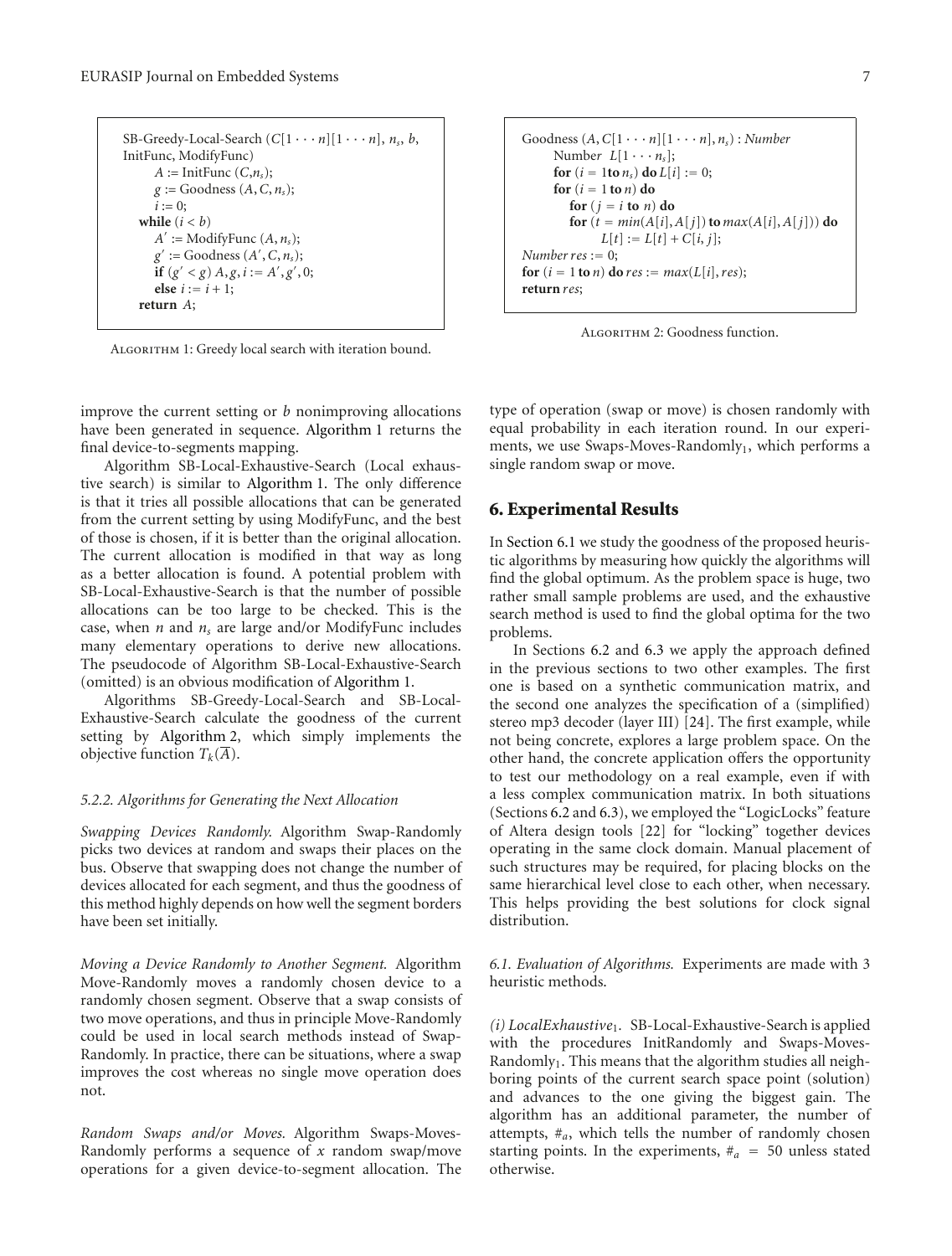TABLE 2: Communication matrix *C* of test case-1 with  $n = 6$ .

|       | $D_0$    | $D_1$                   | $D_{2}$  | $D_3$    | $D_4$ | $D_5$ |
|-------|----------|-------------------------|----------|----------|-------|-------|
| $D_0$ | $\theta$ | 10                      | $\theta$ | $\theta$ | 5     | 12    |
| $D_1$ | 3        | $\Omega$                | 3        | 3        | 3     | 0     |
| $D_2$ | 4        |                         | $\theta$ | 0        |       | 0     |
| $D_3$ | 11       | $\theta$                | 3        | $\theta$ | 0     | 3     |
| $D_4$ |          |                         | 3        | 2        | 0     | 2     |
| $D_5$ | $\left($ | $\overline{\mathbf{z}}$ | 3        | ζ        |       |       |

TABLE 3: Communication matrix *C* of test case-2 with  $n = 8$ .

|                | $D_0$ | $D_1$    | $D_2$        | $D_3$        | $D_4$ | $D_5$        | $D_6$        | $D_7$    |
|----------------|-------|----------|--------------|--------------|-------|--------------|--------------|----------|
| $D_0$          | 0     | 8        | 2            | 2            | 1     | 1            | $\mathbf{0}$ | $\Omega$ |
| $D_1$          | 8     | $\theta$ | 2            | 2            | 1     | 1            | $\theta$     | $\Omega$ |
| D <sub>2</sub> | 1     | 1        | $\mathbf{0}$ | 8            | 3     | 3            | $\mathbf{0}$ | $\theta$ |
| $D_3$          | 1     |          | 8            | $\mathbf{0}$ | 3     | 3            | $\mathbf{0}$ | $\theta$ |
| $D_4$          | 1     |          | $\mathbf{0}$ | $\theta$     | 0     | 6            | 1            |          |
| $D_5$          |       |          | $\mathbf{0}$ | $\Omega$     | 6     | $\mathbf{0}$ | 1            |          |
| $D_6$          | 0     | 0        | 1            |              | 1     | 1            | $\mathbf{0}$ | 6        |
| $D_7$          | 0     | $\Omega$ |              |              |       |              | 6            |          |
|                |       |          |              |              |       |              |              |          |

*(ii) LocalGreedy<sub>M</sub>*. Algorithm 1 is applied with the procedures InitRandomly and Move-Randomly. The parameter *b* (maximal number of consecutive nonimproving search space positions) has value 1000 in the experiments unless stated otherwise. The parameter #*<sup>a</sup>* has value 50.

*LocalGreedyM*,*S.* This algorithm is the same as *LocalGreedy<sub>M</sub>* but now Swaps-Moves-Randomly<sub>1</sub> is used instead of Move-Randomly. Again, #*<sup>a</sup>* is applied.

The test problems case-1 and case-2 (Tables 2 and 3) are so small that they can be solved optimally with an exhaustive search method; see Tables 4 and 5 for results with different  $n_s$  values—due to the exhaustive search, the results are  $T^*(\overline{A}^*)$  values of (4). Without segmentation, in both cases the communication cost *T* would be 100.

In theory, *LocalExhaustive*<sup>1</sup> also finds the optimal solution in all cases given that enough randomly chosen starting points  $(\#_a)$  are used. For case-1, we made one set of experiments with a randomly chosen seed that yields a random sequence of starting positions. Optimal results were then achieved for cases  $n_s = 2 \cdots 6$  after 7, 1, 13, 24, and 67 attempts, respectively. For case-2 and  $n_s = 2 \cdots 8$ , optimal solution was achieved after 2, 5, 3, 3, 45, 11, and 82 attempts, respectively. Since the number of possible starting positions is huge (approximately  $\binom{n+n_s}{n_s}$ ; see the rightmost column of Table 5), it is notable that a modest number of attempts need to be made to reach the global optimum. For example when  $n = 8$  and  $n_s = 6$ , our exhaustive search studies 191520 allocations for case-2, but  $\mu_a = 45$  random starting points, and studying all in all 2295 allocations was enough for *LocalExhaustive*<sub>1</sub>. In case  $n_s = 7$  and  $\ddot{a} = 11$ , it was sufficient to evaluate 275 allocations (out of 141120 possible different allocations) to find the global optimum.

TABLE 4: Optimal solutions for case-1 (symbol "|" marks segment border).

| $n_{\rm s}$ | Cost | Solution                            |
|-------------|------|-------------------------------------|
| 2           | 76   | $D_0D_3D_5$   $D_1D_2D_4$           |
| 3           | 71   | $D_0D_3$   $D_5$   $D_1D_2D_4$      |
| 4           | 65   | $D_0D_3$   $D_5$   $D_1$   $D_2D_4$ |
| 5           | 65   | $D_0   D_3   D_5   D_1   D_2 D_4$   |
| 6           | 65   | $D_0   D_3   D_5   D_1   D_2   D_4$ |

Number of different

TABLE 5: Optimal solutions for case-2.

| $n_{\rm s}$    | Cost | Solution                                          | different<br>allocations |
|----------------|------|---------------------------------------------------|--------------------------|
| 2              | 68   | $D_0D_1D_2D_3$   $D_4D_5D_6D_7$                   | 254                      |
| 3              | 56   | $D_0D_1$   $D_2D_3$   $D_4D_5D_6D_7$              | 5796                     |
| $\overline{4}$ | 52   | $D_0D_1   D_2D_3   D_4   D_5D_6D_7$               | 40824                    |
| 5              | 46   | $D_0D_1$   $D_2$   $D_3$   $D_4$   $D_5D_6D_7$    | 126000                   |
| 6              | 46   | $D_0   D_1   D_2   D_3   D_4   D_5 D_6 D_7$       | 191520                   |
| 7              | 46   | $D_0   D_1   D_2   D_3   D_4   D_5   D_6 D_7$     | 141120                   |
| 8              | 46   | $D_0   D_1   D_2   D_3   D_4   D_5   D_6  $<br>D7 | 40320                    |

Similar observations can be made for *LocalGreedy<sub>M</sub>* and *LocalGreedy<sub>M</sub>*,*S*. Table 6 gives some values for *b* and  $#$ <sub>*a*</sub> that yield an optimal result. The number of evaluated allocations is given in the column marked with #*s*. The results in the table reflect only one experiment. The main observation remains the same: modest values for  $b$  and  $\#$ <sub>a</sub> (yielding modest total numbers of studied allocations) make the heuristics to find the global optimum.

*6.2. Simulation Results for Rather Large Synthetic Example.* Consider a (case-3) situation, where there are 16 devices  $(D_0, \ldots, D_{15})$ , and the communication matrix *C* is as shown in Table 7. The first column identifies the *masters* and the first row the *slaves*. The master takes care of requesting access to the bus, in order to send data as specified by the communication matrix, while the slaves receive data from masters.

We solved the segmentation problem of case-3 by the exhaustive search and the *LocalGreedy<sub>M,S</sub>* algorithm; see Table 8 for results with 2 to 8 segments. In cases  $n_s$  = 2, *...* , 4 (exhaustive search), the result is globally optimal. In cases  $n_s = 5, \ldots, 8$ , the heuristic method was applied. The parameters (the iteration bound  $b = 2000, \ldots, 3000$  and the number of random starting positions for searching #*<sup>a</sup>* = 3000) were set so that computations took approximately one minute. During that time, the algorithm typically evaluated approximately 107 (different) device-to-segment allocations. For cases  $n_s = 2, \ldots, 4$ , the heuristics also found a global optimum.

In order to observe the effect of the bus segmentation on the performance factors, we implemented the 3-segment solution of Table 8. The 3-segment solution is one of the best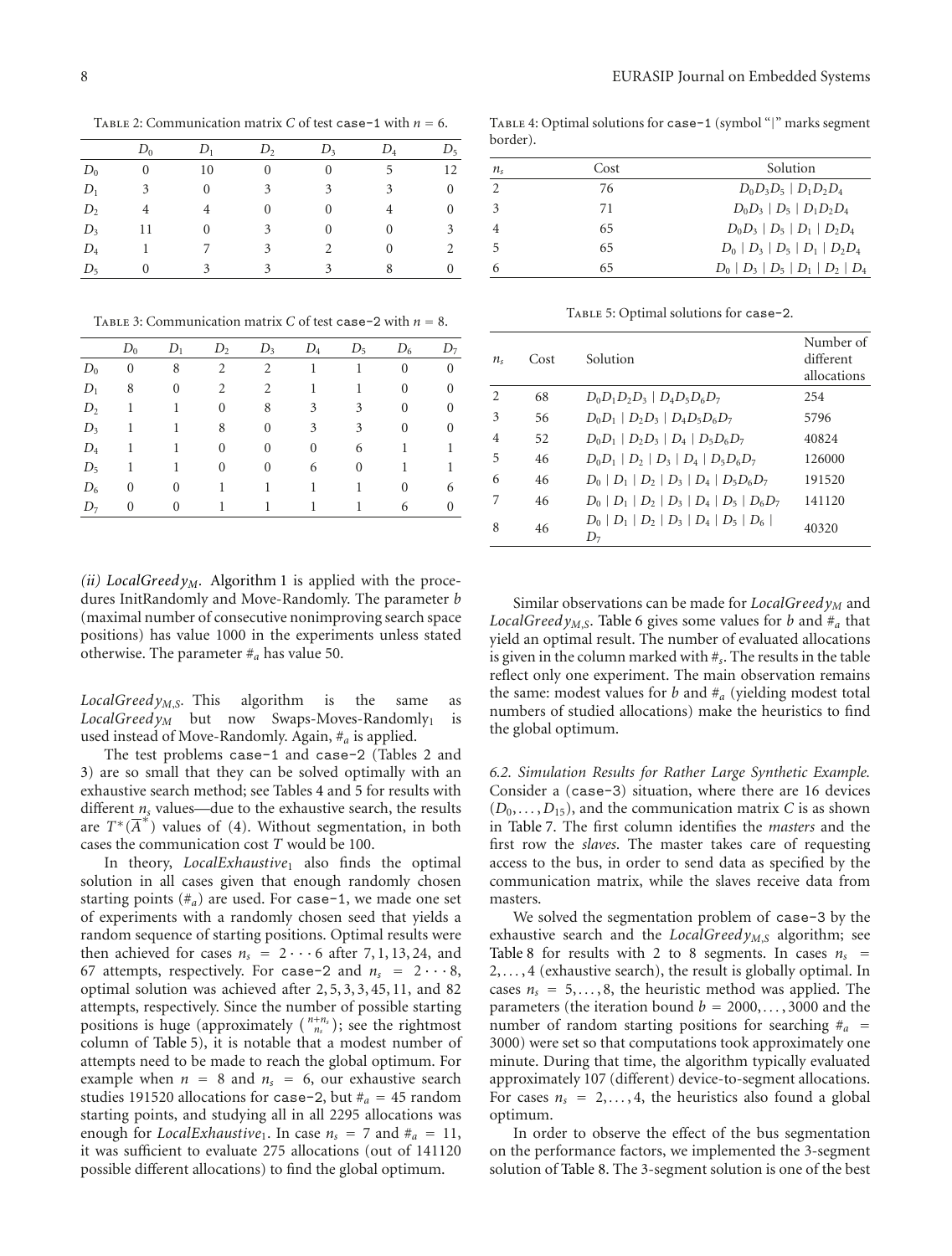TABLE 6: Situations where heuristic methods produced optimal solutions for case-2.

| $n_{s}$        | Method                 | b  | $#_a$ | $#_{s}$ | $n_{s}$ | Method                   | b  | $#_a$ | $#_{s}$ |
|----------------|------------------------|----|-------|---------|---------|--------------------------|----|-------|---------|
| 2              | LocalGreed $y_M$       | 15 | 10    | 213     | 5       | LocalGreedy <sub>M</sub> | 40 | 5     | 354     |
|                | $LocalGreedy_{M,S}$    | 10 | 10    | 143     | 5       | $LocalGreedy_{M,S}$      | 30 | 50    | 2611    |
| 3              | $LocalGreed$ $v_M$     | 16 | 10    | 301     | 5       | $LocalGreedy_{M,S}$      | 60 | 20    | 2649    |
| 3              | $LocalGreed$ $y_{M,S}$ | 16 | 5     | 164     | 6       | LocalGreedy <sub>M</sub> | 20 | 60    | 2055    |
| $\overline{4}$ | $LocalGreedy_M$        | 30 | 10    | 571     | 6       | LocalGreedy <sub>M</sub> | 40 | 15    | 1029    |
| $\overline{4}$ | $LocalGreedy_{M,S}$    | 25 | 10    | 524     | 6       | $LocalGreedy_{M,S}$      | 30 | 40    | 1852    |
| 5              | $LocalGreedy_M$        | 30 | 50    | 2717    | 6       | $LocalGreedy_{M,S}$      | 60 | 10    | 878     |
|                |                        |    |       |         |         |                          |    |       |         |

TABLE 7: Test case-3 with  $n = 16$ .

| T4              | D <sub>0</sub> | D1             | D <sub>2</sub> | D <sub>3</sub> | D4       | D5       | D <sub>6</sub> | D7             | D <sub>8</sub> | D <sub>9</sub> | D10            | D11            | D <sub>12</sub> | D <sub>13</sub> | D14      | D <sub>15</sub> |
|-----------------|----------------|----------------|----------------|----------------|----------|----------|----------------|----------------|----------------|----------------|----------------|----------------|-----------------|-----------------|----------|-----------------|
| D <sub>0</sub>  | $\Omega$       | $\Omega$       | 1000           | $\Omega$       | $\Omega$ | 100      | 5000           | 2000           | 3000           | $\overline{0}$ | $\mathbf{0}$   | 2500           | $\Omega$        | $\Omega$        | 1500     | 2500            |
| D <sub>1</sub>  | $\Omega$       | $\Omega$       | 1000           | 5000           | 500      | $\Omega$ | $\mathbf{0}$   | 5500           | $\Omega$       | 4000           | 1000           | $\Omega$       | 1000            | $\Omega$        | 1000     | $\Omega$        |
| D <sub>2</sub>  | 1000           | $\Omega$       | $\overline{0}$ | 500            | 2500     | 2500     | 1000           | $\Omega$       | $\Omega$       | 700            | 3000           | 600            | 2000            | 1000            | $\left($ | 500             |
| D <sub>3</sub>  | 2000           | 2500           | 1000           | $\Omega$       | 2000     | 500      | $\Omega$       | 3000           | $\Omega$       | 3500           | $\overline{0}$ | $\overline{0}$ | 1000            | $\mathbf{0}$    | $\Omega$ | 1000            |
| D <sub>4</sub>  | 1400           | $\Omega$       | 1500           | $\overline{0}$ | $\Omega$ | 2000     | 1500           | $\Omega$       | 700            | 700            | 2000           | 1400           | 2000            | 2500            | $\Omega$ | $\Omega$        |
| D <sub>5</sub>  | $\overline{0}$ | $\mathbf{0}$   | 2000           | 1000           | 2500     | $\theta$ | $\mathbf{0}$   | $\overline{0}$ | $\mathbf{0}$   | 2000           | 1500           | 1000           | 2500            | 2000            | $\Omega$ | 500             |
| D <sub>6</sub>  | 4000           | 1000           | $\Omega$       | 250            | $\Omega$ | 900      | $\mathbf{0}$   | $\Omega$       | 2500           | $\overline{0}$ | $\Omega$       | 2000           | 500             | 500             | 1500     | 2000            |
| D7              | $\Omega$       | 3000           | $\mathbf{0}$   | 3500           | $\Omega$ | 500      | $\mathbf{0}$   | $\Omega$       | $\Omega$       | 3500           | 1000           | 1200           | 800             | $\overline{0}$  | $\Omega$ | 1000            |
| D <sub>8</sub>  | 2500           | 500            | $\mathbf{0}$   | $\mathbf{0}$   | $\Omega$ | 1500     | 2000           | 500            | $\Omega$       | $\overline{0}$ | $\Omega$       | 1500           | 1500            | $\Omega$        | 2000     | 1500            |
| D <sup>9</sup>  | $\Omega$       | 3000           | 1500           | 2500           | 1000     | 1000     | $\overline{0}$ | 3500           | 1000           | $\overline{0}$ | $\mathbf{0}$   | $\mathbf{0}$   | 800             | 700             | $\Omega$ | $\overline{0}$  |
| D10             | $\Omega$       | $\Omega$       | 1000           | $\Omega$       | 2000     | 2500     | 2000           | 1000           | $\Omega$       | 500            | $\Omega$       | $\Omega$       | 2000            | 2000            | $\Omega$ | $\Omega$        |
| D11             | 1500           | 1500           | $\Omega$       | $\overline{0}$ | 1000     | $\Omega$ | 1000           | 500            | 2500           | $\overline{0}$ | $\theta$       | $\Omega$       | $\Omega$        | $\theta$        | 2000     | 1500            |
| D <sub>12</sub> | 1500           | $\overline{0}$ | 1500           | $\overline{0}$ | 2000     | 1500     | $\mathbf{0}$   | $\Omega$       | $\Omega$       | $\overline{0}$ | 2000           | $\mathbf{0}$   | $\Omega$        | 2500            | $\Omega$ | $\mathbf{0}$    |
| D <sub>13</sub> | $\Omega$       | 1000           | 2500           | $\overline{0}$ | 2000     | 2000     | $\mathbf{0}$   | 2000           | $\mathbf{0}$   | $\overline{0}$ | 2000           | $\Omega$       | 2500            | $\mathbf{0}$    | $\Omega$ | 1000            |
| D <sub>14</sub> | 1500           | 500            | $\mathbf{0}$   | $\overline{0}$ | $\Omega$ | 500      | 1500           | 1000           | 2000           | 1000           | $\Omega$       | 2500           | $\Omega$        | $\mathbf{0}$    | $\Omega$ | 2500            |
| D <sub>15</sub> | 2500           | 500            | $\mathbf{0}$   | $\Omega$       | $\Omega$ | $\Omega$ | 2500           | $\Omega$       | 2000           | 1500           | $\Omega$       | 3000           | $\Omega$        | $\Omega$        | 2250     | $\mathbf{0}$    |
|                 |                |                |                |                |          |          |                |                |                |                |                |                |                 |                 |          |                 |

(Table 8), and the complexity of the implementation is not too demanding. Then, we compared the simulation output with a similar implementation on a single bus platform. In the next lines, we describe the setup for the simulation system.

*System Model—The Segmented Bus.* We can characterize a segment by the amount of data it has to send *locally*, or *externally*, to some of the other segments.

For the three-segment architecture (Table 8), master devices send data (1) locally, (2) externally, to one of the other segments, and (3) to the other one. The data to be transferred is generated by a counter associated with each of the masters. For a model of this system, see the upper part of Figure 5.

*System Model—The Nonsegmented Bus.* The corresponding "single-bus" model in represented in the lower part of Figure 5. In order to preserve the relative size of the implementation (for future studies referring to power consumption evaluation, for instance), the system contains the same number of devices as in the segmented bus approach. Hence, even though we can only talk about *local* transfers, we still have nine masters and nine slaves.

*Platform Parameters.* The communication on the SB platform is built around a store and forward scheme. A data packet contains both data provided by the master as well as information regarding the target address (slave ID) and source address (master ID) [8]. Thus, within the target segment, the respective slave identifies itself as the intended repository of the packet and identifies the device that sent the data, for possible further communication. In the current version of the platform, each of these IDs is stored on a different word, at the beginning of the packet. Hence, each data packet has 2 additional locations, apart from the actual data load. The same packet format is specified for the single bus implementation, too. For the sample case of Figure 5, we let the packet size be  $25 + 2$  (data + address locations).

Regarding clock frequency, one has to specify four values: segment 0 runs at 91 MHz, segment 1 at 98 MHz, segment 2 at 89 MHz, while the central arbitration unit operates at a 90 MHz clock frequency. We assigned for the single bus clock the fastest of the above frequencies, 98 MHz. The frequency values have been assigned arbitrarily but the highest one is the lowest which guarantees that and clock data signals are delivered to registers such that the required setup and hold times are met, given the selection of the FPGA device.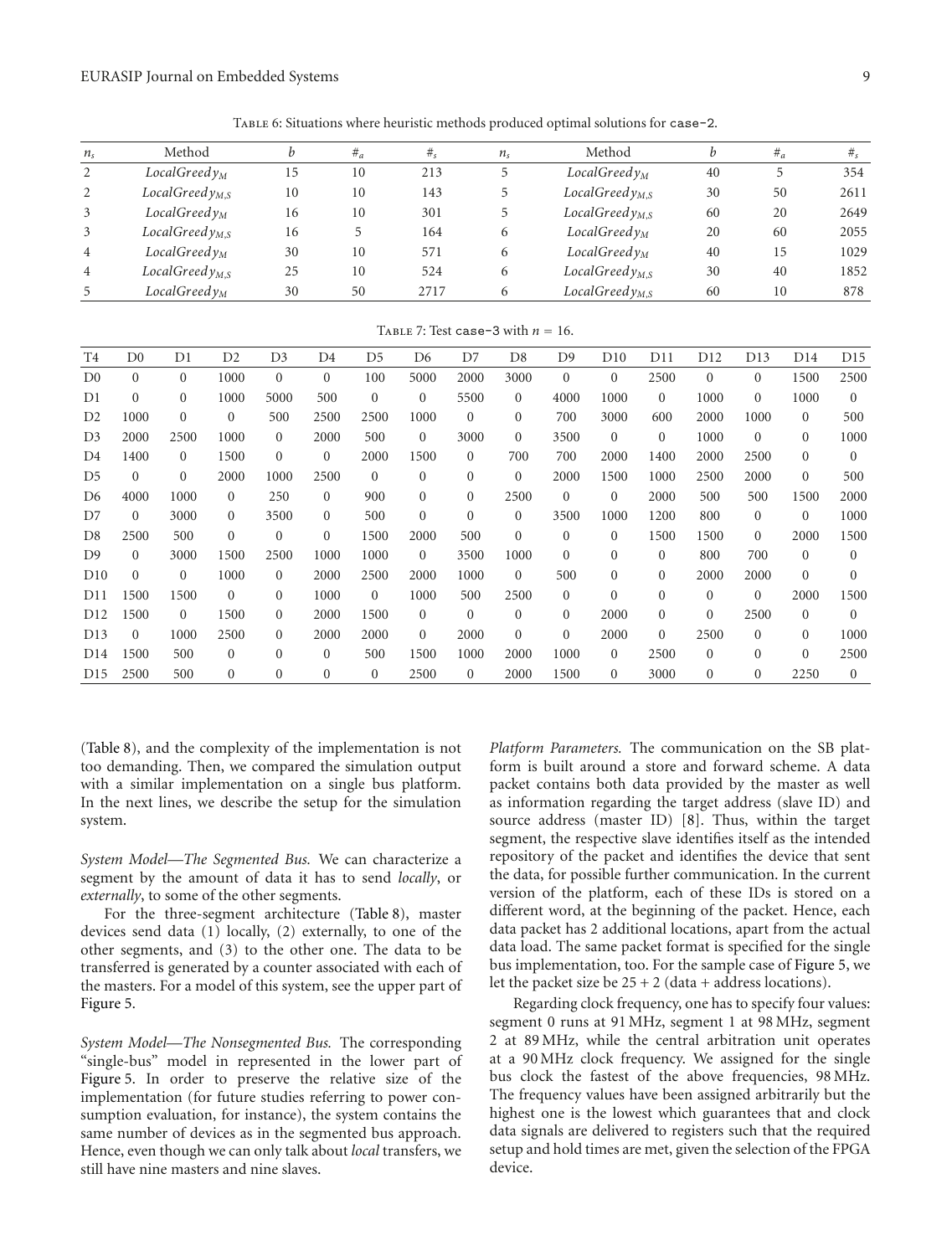| n <sub>s</sub> | Cost    | Segmentation solution (indexes) |                                       |        |        |                      |                          |  |  |  |  |
|----------------|---------|---------------------------------|---------------------------------------|--------|--------|----------------------|--------------------------|--|--|--|--|
|                | 235000* |                                 | 0 1 2 3 4 5 6 7 8 9 10 11 12 13 14 15 |        |        |                      |                          |  |  |  |  |
| ↑              | 152500* | 0 1 3 6 8 11 14 15              |                                       |        |        | 2 4 5 7 9 10 12 13   |                          |  |  |  |  |
|                | 107800* | 0 6 8 11 14 15                  | 1 3 7 9                               |        |        | 2 4 5 10 12 13       |                          |  |  |  |  |
| 4              | 106300* | 0 6 8 14 15                     | 1 7 11                                |        |        | 3 4 9                | 2 5 10 12 13             |  |  |  |  |
|                | 97850   | 2 5 10 12 13                    | 49                                    | $1\,3$ |        | 08                   | 6 11 14 15               |  |  |  |  |
| 6              | 87300   | 068                             | 11 14 15                              |        | 3<br>9 | 2<br>4               | 5 10 12 13               |  |  |  |  |
|                | 85550   | 8 11 14 15                      | 0 <sub>6</sub>                        | 3      |        | 5 10 12 13<br>2<br>4 |                          |  |  |  |  |
| 8              | 85000   | 4 10 12 13                      | 2 5                                   |        |        |                      | 0 6 15<br>  8 11<br>3 14 |  |  |  |  |

TABLE 8: Solutions for case-3; "\*" = optimal solutions, " $\parallel$ " = segment borders.



Figure 5: Simulation model for the three segment (above)/single (below) bus architectures.

*Simulation Results.* The whole system was simulated at postsynthesis levels, in the *Modelsim* environment [25]. For the segmented bus solution, the results show a 26% increase of performance, compared to the execution on the single bus implementation (2*.*23 milliseconds compared to 2*.*82

milliseconds, the time required for all the masters to send their data packets).

*6.3. MP3 Decoder Example.* Next, we illustrate the application of the device-to-segment allocation algorithm on an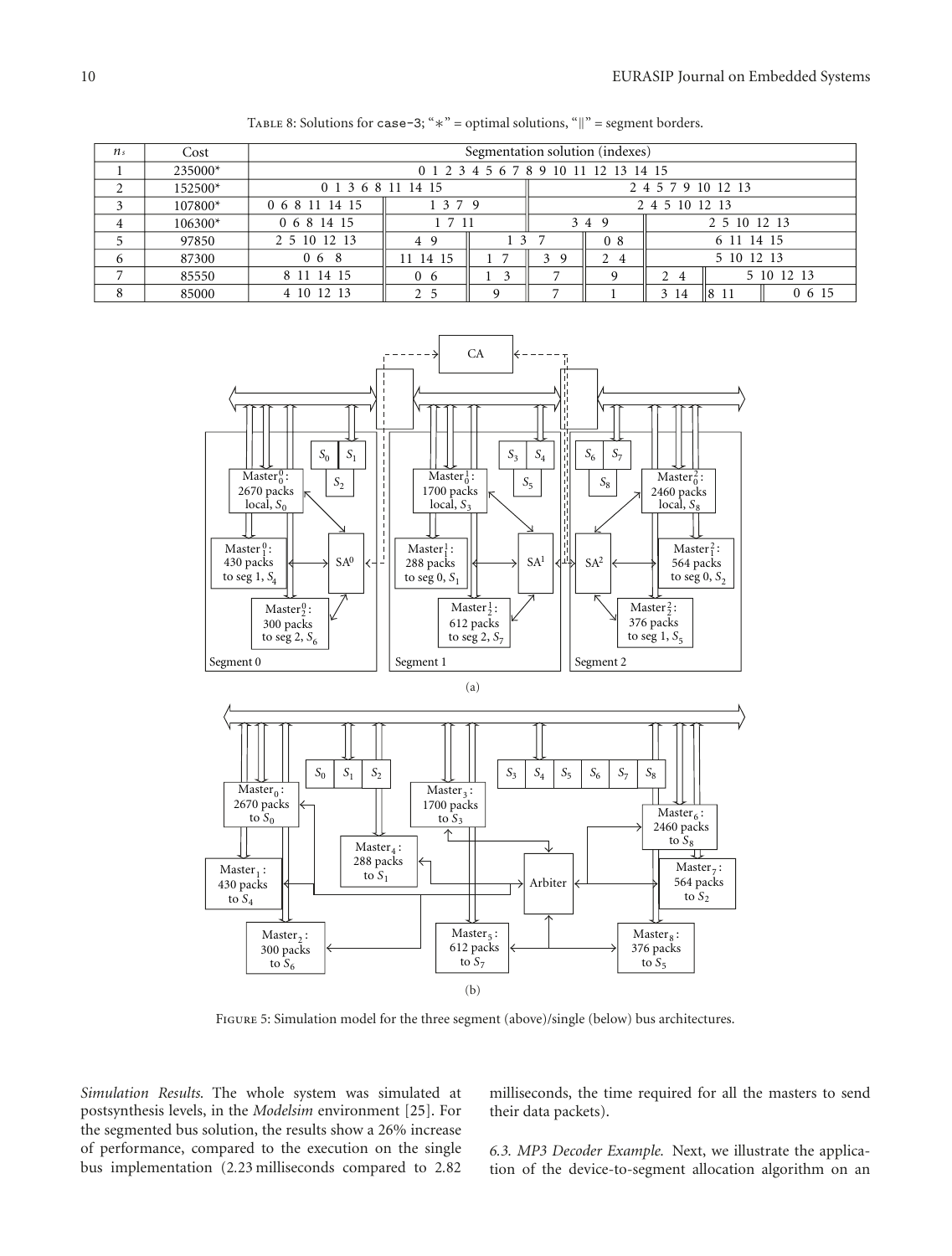

Figure 6: Application diagram for a (simplified) MP3 decoder.

actual application model but we abstract from the details of the arbitration schemes and the implementation of the actual devices.

We have selected a (simplified) stereo MP3 decoder (layer III) [24] to exemplify our allocation algorithms. The application is well suited for packet-based communication, with interleaved communication and processing times. We remind the reader that our research task here is to assess the impact of using the SB platform on the execution time. Hence, we will not use actual figures and modules for the functional components of the MP3 example. We model these units as counters, running up to various limits such that various execution times are emulated.

The MP3 example specification is given in Figure 6. In brief, process *P*0 represents frame decoding, *P*1*/P*8-scaling on the left/right channel, *P*2*/P*9-dequantizing left/right, and so on. The first component of a transition label between two processes specifies the number of packets to be transferred from source to destination, while the second figure specifies the order in which traffic is organized. Based on this, programmes for both the SAs and the CA are conceived [26]. The communication matrix corresponding to the diagram in Figure 6 is illustrated in Table 9. The communication is here organized based on 36 data +2 address word packets.

We have run the allocation algorithm SB-Greedy-Local-Search for a setup of two to four segments, linear topology. The costs  $(T(\overline{A}))$  associated with different settings of  $n<sub>s</sub>$ are given in Table 10. The results show a relatively large improvement in performance (around 40%) brought by a segmented bus platform but also that the gain vanishes with an increasing number of segments. This is due to the highly unbalanced traffic requirements of the application, many of the processes are not even exchanging any data.

*Simulation Results.* Performance-wise, the simulation of the implemented example validates the results previewed by running the algorithm of the previous sections. Compared to a traditional bus solution (965982550 *ps*), segmentation gives a 40% improvement, approximately (681652710 *ps*).

*6.4. General Discussion.* We have used the simulation settings described in Sections 6.2 and 6.3 in order to analyze the platform from several points of view. In these trials, we noticed the influence of the packet size (the upper bound of latency is computed based on the packet size in [8]), the performance worsening effect of balanced traffic, and the impact of various individual device processing times. We summarize the conclusions of these experiments as follows.

*Algorithm versus Implementation Results: Example* 6*.*2*.* The differences between the results of the example in Section 6.2 and the data specified in Table 8 originate from the fact that the introduced device-to-segment allocation algorithms analyze an *ideal* situation, where there is no inter-segment delivery latency. This is because we cannot ensure a fixed value for this latency but only a bound for it. Moreover, both the communication loads and the size of the data packets affect the performance more than the segment-tosegment delay [8]. However, these values are dictated by the application (as in Section 6.3) or by design decisions.

Similar simulation models, based on synthetic data generation, have been used by Lahiri et al. [20]. There, the counters considered in Section 6.2 are replaced by "stochastic traffic generators." This kind of model may be considered a weakness of the analysis, as a specific application could be considered instead. However, the model we used brings us closer to a multiapplication environment, where packets coming from different applications are not related in precedence.

*Algorithm versus Implementation Results: Example* 6*.*3*.* The results offered in Section 6.3 are consistent with the data in Table 10. This is due to the existence of processing times, which reduce the importance of the communication overheads. In order to assess the impact of the device processing time on the performance figures, we have used synthetic values for the former. We noticed that, for processing times (counted in clock ticks) larger than the packet size, the improvements remain close to the figures offered by the algorithm. Dropping the processing times below the packet size threshold dramatically diminishes the advantages of the platform; for values less than half of the packet size, we actually worsen the overall execution time.

Considering the above, the inclusion of the processing time and of the packet size in future versions of the algorithm comes as a necessity.

*Impact of Topology.* A further improvement of performance is represented by a circular geometry of the system (segment "0" connected also to segment "*n* − 1"). The resource allocation algorithm introduced here can easily be applied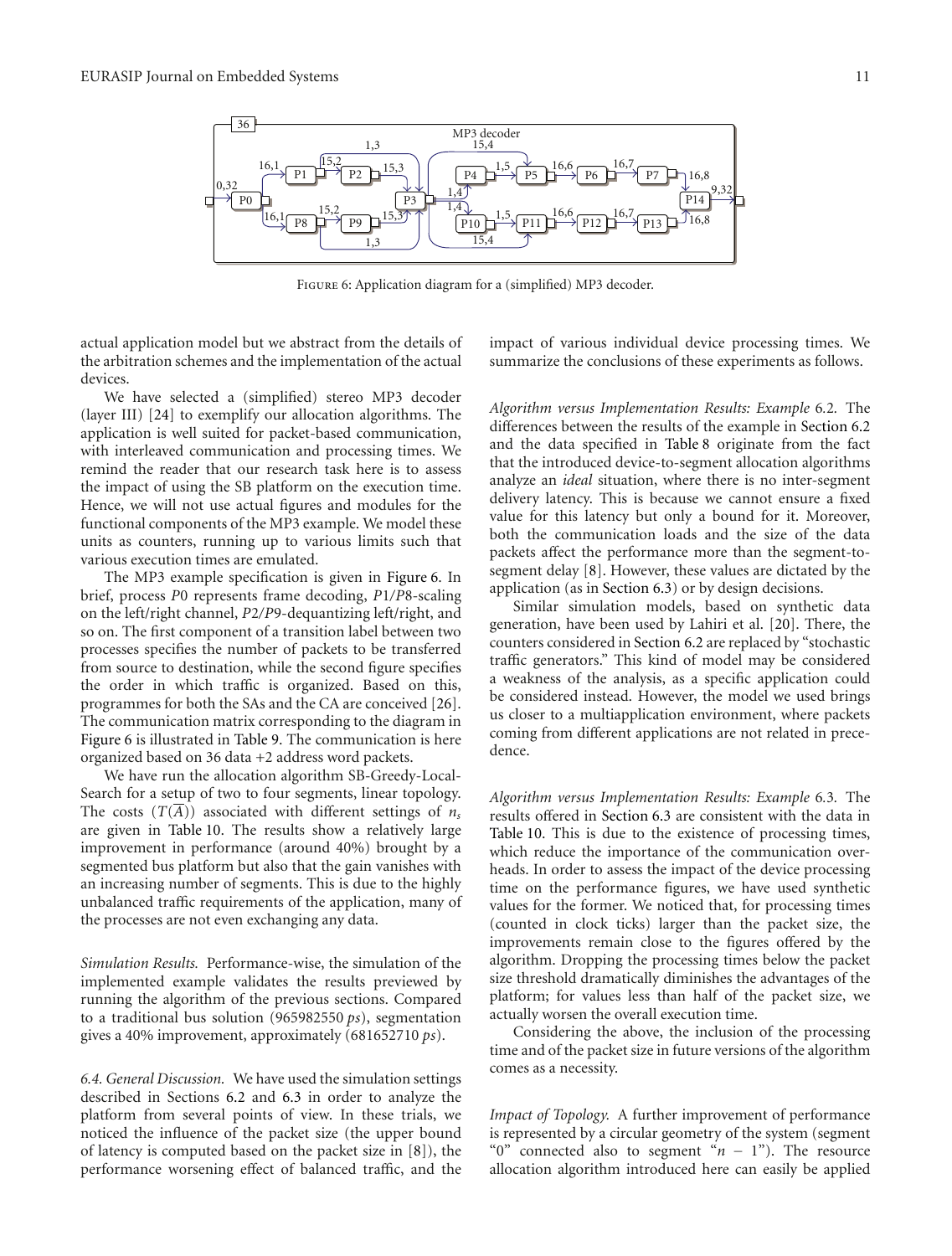|                 | P <sub>0</sub> | P <sub>1</sub> | P <sub>2</sub> | P <sub>3</sub> | P <sub>4</sub> | P <sub>5</sub> | P <sub>6</sub> | P <sub>7</sub> | P <sub>8</sub> | P <sub>9</sub> | P <sub>10</sub> | P11            | P <sub>12</sub> | P <sub>13</sub> | P <sub>14</sub> |
|-----------------|----------------|----------------|----------------|----------------|----------------|----------------|----------------|----------------|----------------|----------------|-----------------|----------------|-----------------|-----------------|-----------------|
| P <sub>0</sub>  | $\Omega$       | 576            | $\Omega$       | $\Omega$       | $\mathbf{0}$   | $\Omega$       | $\Omega$       | $\Omega$       | 576            | $\Omega$       | $\Omega$        | $\Omega$       | $\Omega$        | $\Omega$        | $\Omega$        |
| P <sub>1</sub>  | $\Omega$       | $\overline{0}$ | 540            | 36             | $\Omega$       | $\overline{0}$ | $\Omega$       | $\Omega$       | $\Omega$       | $\Omega$       | $\Omega$        | $\overline{0}$ | $\Omega$        | $\Omega$        | $\Omega$        |
| P <sub>2</sub>  | $\Omega$       | $\mathbf{0}$   | $\overline{0}$ | 540            | $\mathbf{0}$   | $\overline{0}$ | $\Omega$       | $\mathbf{0}$   | $\Omega$       | $\mathbf{0}$   | $\overline{0}$  | $\overline{0}$ | $\overline{0}$  | $\overline{0}$  | $\Omega$        |
| P <sub>3</sub>  | $\Omega$       | $\Omega$       | $\Omega$       | $\overline{0}$ | 36             | 540            | $\Omega$       | $\Omega$       | $\Omega$       | $\mathbf{0}$   | 36              | 540            | $\overline{0}$  | $\Omega$        | 0               |
| P <sub>4</sub>  | $\Omega$       | 0              | $\Omega$       | $\Omega$       | $\mathbf{0}$   | 36             | $\Omega$       | $\Omega$       | $\Omega$       | $\Omega$       | $\Omega$        | $\Omega$       | $\Omega$        | $\Omega$        |                 |
| P <sub>5</sub>  | $\Omega$       | $\Omega$       | $\Omega$       | $\Omega$       | $\overline{0}$ | $\overline{0}$ | 576            | $\Omega$       | $\Omega$       | $\Omega$       | $\Omega$        | $\overline{0}$ | $\Omega$        | $\Omega$        | 0               |
| P <sub>6</sub>  | $\Omega$       | $\Omega$       | $\Omega$       | $\Omega$       | $\Omega$       | $\overline{0}$ | $\overline{0}$ | 576            | $\Omega$       | $\mathbf{0}$   | $\Omega$        | $\overline{0}$ | $\Omega$        | $\overline{0}$  | $\Omega$        |
| P7              | $\Omega$       | 0              | $\Omega$       | $\Omega$       | $\Omega$       | 0              | $\Omega$       | $\overline{0}$ | $\Omega$       | $\Omega$       | $\Omega$        | $\Omega$       | $\Omega$        | $\Omega$        | 576             |
| P <sub>8</sub>  | $\Omega$       | $\Omega$       | $\Omega$       | 36             | $\Omega$       | $\Omega$       | 0              | $\Omega$       | $\Omega$       | 540            | $\Omega$        | $\Omega$       | $\Omega$        | $\Omega$        | $\Omega$        |
| P <sub>9</sub>  | $\Omega$       | $\Omega$       | $\Omega$       | 540            | $\Omega$       | $\Omega$       | $\Omega$       | $\Omega$       | $\Omega$       | $\overline{0}$ | $\Omega$        | $\Omega$       | $\Omega$        | $\Omega$        | $\Omega$        |
| P <sub>10</sub> | $\Omega$       | 0              | $\Omega$       | $\Omega$       | $\Omega$       | $\theta$       | 0              | $\Omega$       | $\Omega$       | $\mathbf{0}$   | $\Omega$        | 36             | $\Omega$        | $\overline{0}$  | 0               |
| P <sub>11</sub> | $\Omega$       | $\Omega$       | 0              | $\Omega$       | 0              | $\Omega$       | 0              | $\Omega$       | $\Omega$       | $\Omega$       | $\Omega$        | $\overline{0}$ | 576             | $\overline{0}$  | $\Omega$        |
| P <sub>12</sub> | $\Omega$       | $\theta$       | $\Omega$       |                | $\Omega$       | $\theta$       | 0              | $\Omega$       | $\Omega$       | $\Omega$       | $\Omega$        | $\Omega$       | $\overline{0}$  | 576             | $\Omega$        |
| P <sub>13</sub> | $\Omega$       | $\Omega$       | $\Omega$       |                | $\Omega$       | $\Omega$       | 0              | $\Omega$       | $\Omega$       | $\Omega$       | $\Omega$        | $\Omega$       | $\Omega$        | $\Omega$        | 576             |
| P <sub>14</sub> | 0              |                |                |                | 0              |                |                |                |                | $\Omega$       |                 | $\theta$       |                 | $\Omega$        | $\Omega$        |

Table 9: The communication matrix *C* for the MP3 decoder example.

Table 10: Allocations and associated cost results for the MP3 example.

| Number segments | Cost | Allocation                               | Improvement |
|-----------------|------|------------------------------------------|-------------|
|                 | 8064 | 0 1 2 3 4 5 6 7 8 9 10 11 12 13 14       | Ref.        |
|                 | 4940 | 4 5 6 7 10 11 12 13 14    0 1 2 3 8 9    | $+39%$      |
|                 | 4970 | 0 1 2 3 8 9 10    5 6 7 11 12 13 14    4 | $+38%$      |
| 4               | 5070 | 4 0 1 2 3 8 9 0 5 6 7 11 12 13 14 0 10   | $+37\%$     |

in this case, too. Simulation results indicate a further 10% improvement, compared to the linear topology.

*Power Consumption.* At the moment, exact figures for power consumption are not available, especially due to the lack of appropriate tools for dealing with multiple clock domains. Accurate estimations, as the ones offered by Hsieh and Pedram [21], describing a bus structure at transistor level, are difficult to propose, as here the analysis is done at higher design levels. The same applies when considering the work by Jone et al. [6]. Still, our communication-based metrics for system performance match the power-based metrics of [6]. Hence, *within* segment limits, our approach will also help decreasing the power consumption. However, additional power is spent in SB due to the involvement of border FIFOs and of the CA, as we briefly will discuss next.

The use of available tools (Modelsim, and Altera's "PowerPlay") allows only for a different setup for analysis, consisting of using a single clock signal for the SB implementation. The results showed a 2% increase of the power consumption in the case of the SB system. The respective figures are derived from the implementation of the border units, synchronizer, and CA modules, as the simulated platform contained all the elements necessary to run a multiple clock platform, in order to truly match the switching activity of the multiple clock implementation.

To deepen the analysis, we have "isolated" and run appropriate power consumption tests for the border units, in the context of the MP3 example. On the basis of these tests, we conclude that, while the static power consumed by one border unit is approximately 25% of the whole design, the figures of the dynamic power consumption are only up to 3% of the corresponding whole system values. One should remember that the rest of the design is composed of arbiters and counters—hardly energy hungry devices. Hence, the comparisons we obtained are actually quite promising. Consequently, when the design is instantiated with the actual functional devices, one may expect real benefits in power consumption aspects from the SB platform. This is due to the fact that the relative (to the whole system) static power consumed by the border units will decrease, while the dynamic part will remain the same, in actual figures (hence, also decreasing with respect to the whole system).

Furthermore, the experiment avoids capitalizing on one of the important advantages offered by the SB platform, that is, the employment of different clock domains. Given the improvement in performance, the frequencies on the SB can be lowered, such that the same overall execution time figure is achieved. Accordingly, we may deduce an approximated overall reduction in power consumption of 20%—for the example of Section 6.2 and of 35%—the example of Section 6.3. This approximation, however, refers to the dynamic power consumption only. The static power consumption will definitely be superior in the case of the SB, its relative value depending on the contribution of the border units to the overall system area.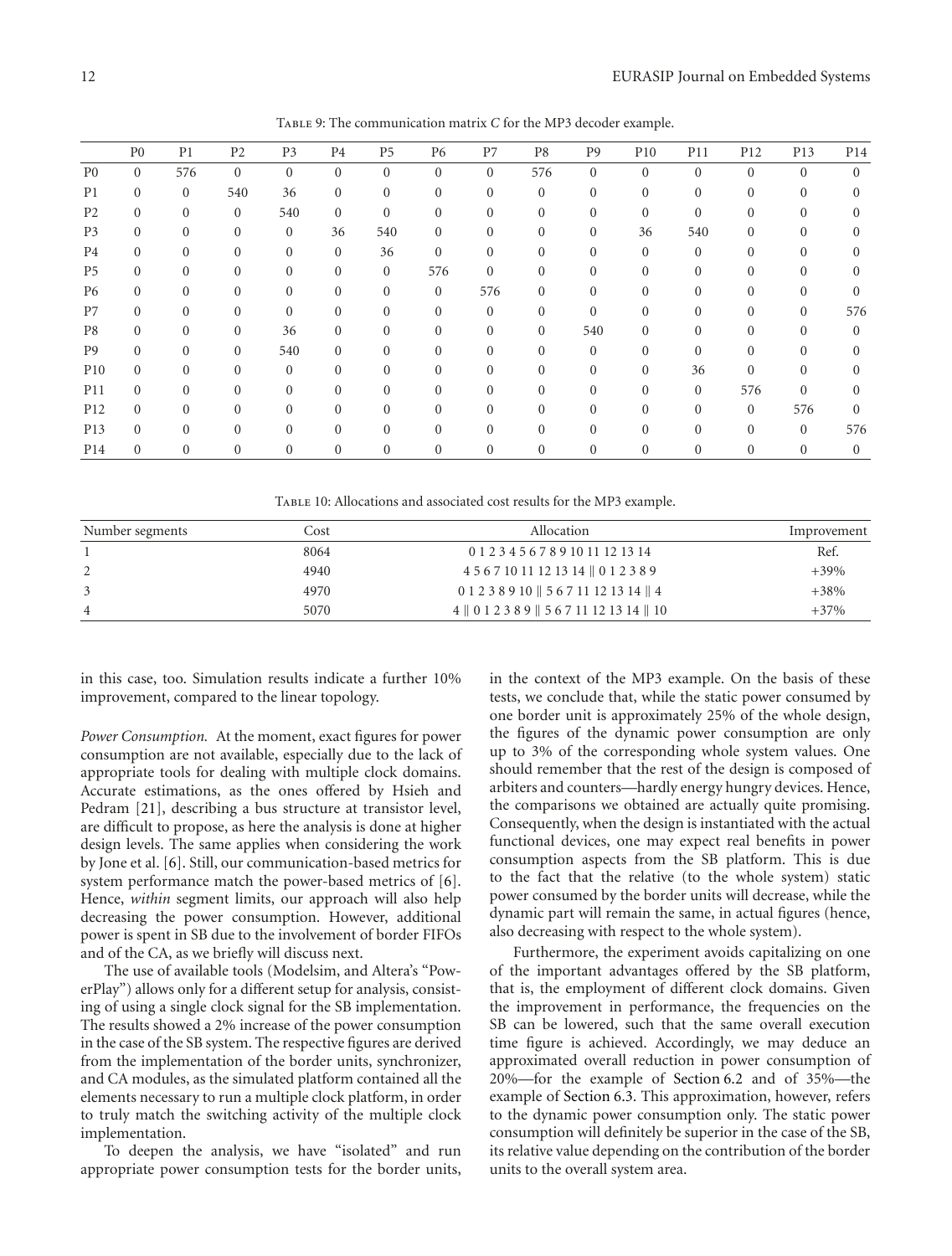## **7. Conclusions**

The problem of multisegment device allocation was considered from a general implementation independent point of view. Optimal location of devices on the bus segments was formalized as an organizational problem, where the objective was to minimize the maximal traffic load caused by the devices. This model supposes that there is an available control logic which connects as many bus segments as needed for a particular data transfer operation.

The problem was shown to be NP hard by a reduction from the set partitioning problem. Small problem instances can be solved by exhaustive enumeration of the various device-to-segment allocations but this method explodes when the number of devices and segments grows. One must then search for suboptimal solutions. For these cases, a generic local search algorithm was proposed. The algorithm advanced local search operations which were performed in a greedy manner. Practical tests show that near optimal or even optimal solutions can be found heuristically, in reasonable time.

*Future Work.* As shown by the practical implementation of the segmentation results, the expected performance figures are affected by the size of the data packets and by the processing time of individual devices. The resulting ideal solutions stand, however, as a basis for architectural selection, to be completed by application specific analysis. Application level issues were not within the scope of the present paper. The allocation algorithm and the simulations we performed offer a necessary support to the further development of the design methodology for the SB platform.

The *SBTool* is also subject to an extension process. Requirements regarding power consumption, and area of the devices will be considered as design constraints by the tool. We are currently studying a further extension towards the analysis of NOC systems as their structure and operation details come close to the SB platform.

Possibly one of the most urgent issues to be addressed by forthcoming research concerns the dynamic arbitration policies, as opposed to the current static solution. Such research will affect the way arbitration schemes are applied at both SA and CA levels.

## **Acknowledgments**

The authors would like to thank the anonymous reviewers for their unusually careful and constructive comments which truly helped them to improve the quality of this paper. The research of the first author has been partially supported by the DOMES Project at the University of Turku (no. 8123518, 2008-2010), funded by the Academy of Finland (application no. 123518/2007).

#### **References**

[1] W. J. Dally and J. W. Poulton, *Digital System Engineering*, Cambridge University Press, Cambridge, UK, 1998.

- [2] C. Katsinis, "A segmented-shared-bus multicomputer architecture," in *Proceedings of the 9th International Conference on Parallel and Distributed Computing and Systems (PDCS '97)*, Washington, DC, USA, October 1997.
- [3] R. Krishnamurti and E. Ma, "An approximation algorithm for scheduling tasks on varying partition sizes in partitionable multiprocessor systems," *IEEE Transactions on Computers*, vol. 41, no. 12, pp. 1572–1579, 1992.
- [4] C.-H. Yeh and B. Parhami, "Design of high-performance massively parallel architectures under pin limitations and nonuniform propagation delay," in *Proceedings of the 2nd Aizu International Symposium on Parallel Algorithms/Architecture Synthesis (AISPAS '97)*, pp. 58–65, Aizu-Wakamatsu, Japan, March 1997.
- [5] C. Ewering, "Automatic high level synthesis of partitioned busses," in *Proceedings of IEEE International Conference on Computer-Aided Design (ICCAD '90)*, pp. 304–307, Santa Clara, Calif, USA, November 1990.
- [6] W.-B. Jone, J. S. Wang, H.-I. Lu, I. P. Hsu, and J.-Y. Chen, "Design theory and implementation for low-power segmented bus systems," *ACM Transactions on Design Automation of Electronic Systems*, vol. 8, no. 1, pp. 38–54, 2003.
- [7] T. Seceleanu, J. Plosila, and P. Liljeberg, "On-chip segmented bus: a self timed approach," in *Proceedings of the 15th Annual IEEE International ASIC/SOC Conference*, pp. 216– 221, Rochester, NY, USA, September 2002.
- [8] T. Seceleanu, "The *SegBus* platform—architecture and communication mechanisms," *Journal of Systems Architecture*, vol. 53, no. 4, pp. 151–169, 2007.
- [9] T. Seceleanu, T. Knuutila, and O. Nevalainen, "Starvationfree arbitration policies for the segmented-bus platform," in *Proceedings of International Symposium on Signals, Circuits and Systems (ISSCS '05)*, vol. 1, pp. 67–70, Iasi, Romania, July 2005.
- [10] T. Seceleanu, S. Stancescu, and V. Lazarescu, "Distributed arbitration for the segmented-bus platform," in *Proceedings of International Symposium on Signals, Circuits and Systems (ISSCS '05)*, vol. 1, pp. 63–66, Iasi, Romania, July 2005.
- [11] A. Jantsch and H. Tenhunen, Eds., *Networks on Chip*, Kluwer Academic Publishers, Hingham, Mass, USA, 2002.
- [12] A. Jantsch and H. Tenhunen, "Will networks on chip close the productivity gap?" in *Networks on Chip*, A. Jantsch and H. Tenhunen, Eds., pp. 3–18, Kluwer Academic Publishers, Dordrecht, The Netherlands, 2002.
- [13] J. Rexford and K. G. Shin, "Support for multiple classes of traffic in multicomputer routers," in *Proceedings of the 1st International Workshop on Parallel Computer Routing and Communication (PCRCW '94)*, vol. 853 of *Lecture Notes In Computer Science*, pp. 116–130, Springer, Seattle, Wash, USA, May 1994.
- [14] P. Avasare, V. Nollet, J.-Y. Mignolet, D. Verkest, and H. Corporaal, "Centralized end-to-end flow control in a best-effort network-on-chip," in *Proceedings of the 5th ACM International Conference on Embedded Software (EMSOFT '05)*, pp. 17–20, Jersey City, NJ, USA, September 2005.
- [15] J. Delorme and D. Houzet, "A complete 4G radio communication application mapping onto a 2D mesh NoC architecture," in *Proceedings of IEEE North-East Workshop on Circuits and Systems (NEWCAS '06)*, pp. 93–96, Gatineau, Canada, June 2006.
- [16] H. G. Lee, U. Y. Ogras, R. Marculescu, and N. Chang, "Design space exploration and prototyping for on-chip multimedia applications," in *Proceedings of the 43rd Annual Conference on Design Automation (DAC '06)*, pp. 137–142, San Francisco, Calif, USA, July 2006.